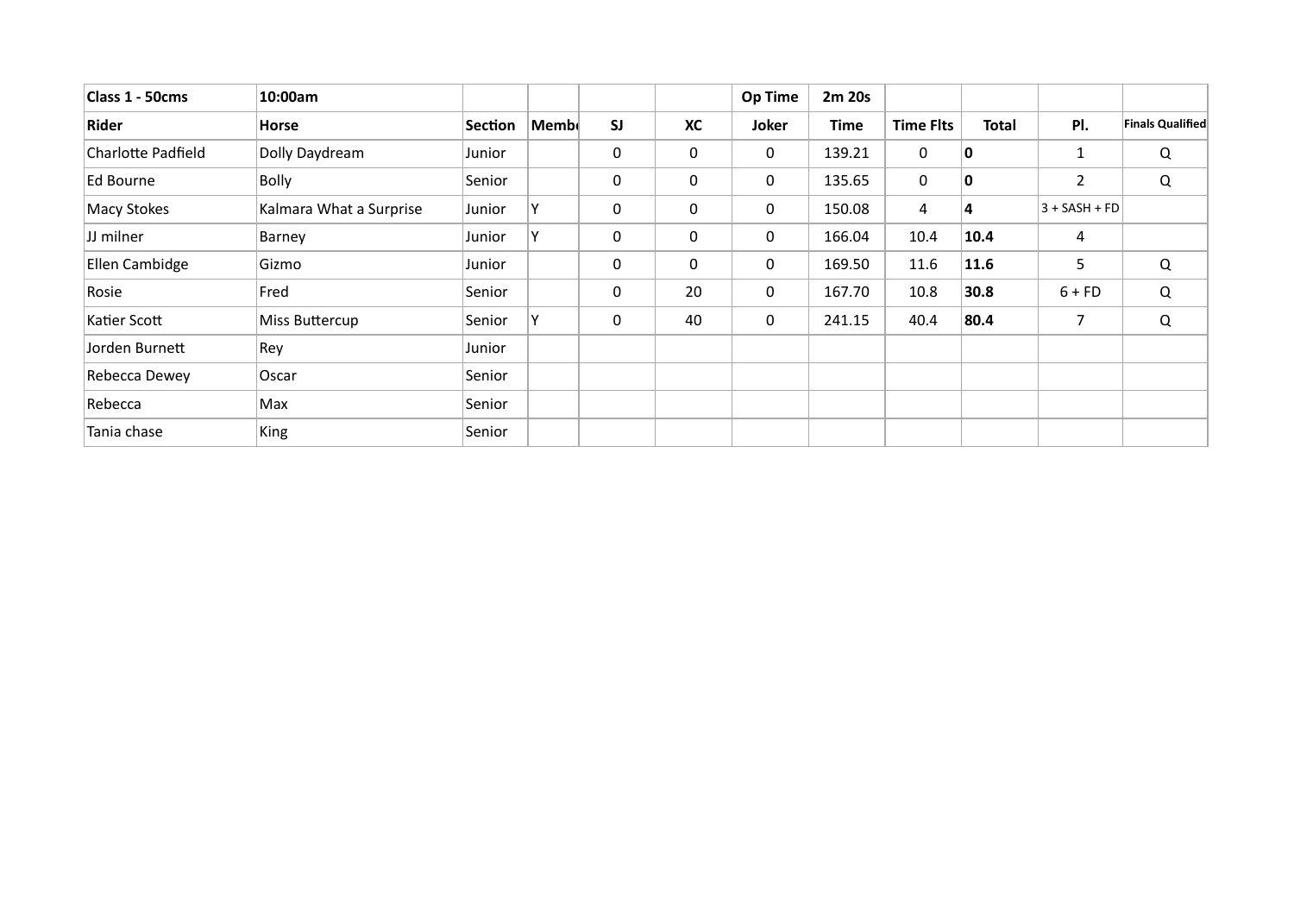| Class 2 - 60cms           | 11:10am                  |                |      |                  |                    | <b>Op Time</b> | 2m 5s       |                  |                |                |                |
|---------------------------|--------------------------|----------------|------|------------------|--------------------|----------------|-------------|------------------|----------------|----------------|----------------|
| Rider                     | <b>Horse</b>             | <b>Section</b> | Memb | <b>SJ</b>        | <b>XC</b>          | <b>Joker</b>   | <b>Time</b> | <b>Time Flts</b> | <b>Total</b>   | PI.            | inals Qualifie |
| Vikki Ferguson            | Honey I'm Dun            | Senior         | Y    | $\mathbf 0$      | $\mathbf 0$        | $\mathbf 0$    | 124.72      | $\mathbf 0$      | $\mathbf 0$    | $1 + SASH$     |                |
| Demi russell              | Rocky                    | Senior         | Y    | $\mathbf 0$      | $\mathbf 0$        | $\mathbf 0$    | 130.38      | $2^{\circ}$      | $\overline{2}$ | $2 + FD$       |                |
| Kate Hardt                | Irish Ginger Nut         | Senior         | Y    | $\mathbf 0$      | $\mathbf 0$        | $\overline{0}$ | 134.80      | 3.6              | 3.6            | $\overline{3}$ | Q              |
| Caroline watterson        | Evie                     | Senior         |      | $\mathbf 0$      | $\mathbf 0$        | 6              | 119.01      | 0.4              | (6.4)          | 4              | $\Omega$       |
| Sally tuckley             | Fenice                   | Senior         | Y    | $\mathbf 0$      | 0                  | $\mathbf 0$    | 154.90      | 11.6             | 11.6           | 5              | $\Omega$       |
| Lizzie Sargeant           | jock                     | Junior         | Y    | 4 <sup>(C)</sup> | E                  |                |             |                  |                | <b>FD</b>      |                |
| <b>Abigale Mcneill</b>    | Henry                    | Junior         |      |                  |                    |                |             |                  |                |                |                |
| <b>Charlotte Padfield</b> | Dolly Daydream           | Junior         |      | $\overline{4}$   | $\mathsf{R}$       |                |             |                  |                |                |                |
| Ellen Cambidge            | Gizmo                    | Junior         |      | $\mathbf 0$      | $\mathsf{E}% _{0}$ |                |             |                  |                |                |                |
| <b>Edward Bourne</b>      | <b>Bolly</b>             | Senior         |      | $\mathbf 0$      | E                  |                |             |                  |                |                |                |
| Tania chase               | <b>King</b>              | Senior         |      |                  |                    |                |             |                  |                |                |                |
| Penny Cripps              | Caramac                  | Senior         |      | $\mathbf 0$      | E                  |                |             |                  |                |                |                |
| Jemima Gautier            | Maybrookes Sonny Delight | Junior         | Y    | E (EOC)          |                    |                |             |                  |                |                |                |
| <b>Cath Morrilly</b>      | Tilly                    | Senior         |      | E                |                    |                |             |                  |                |                |                |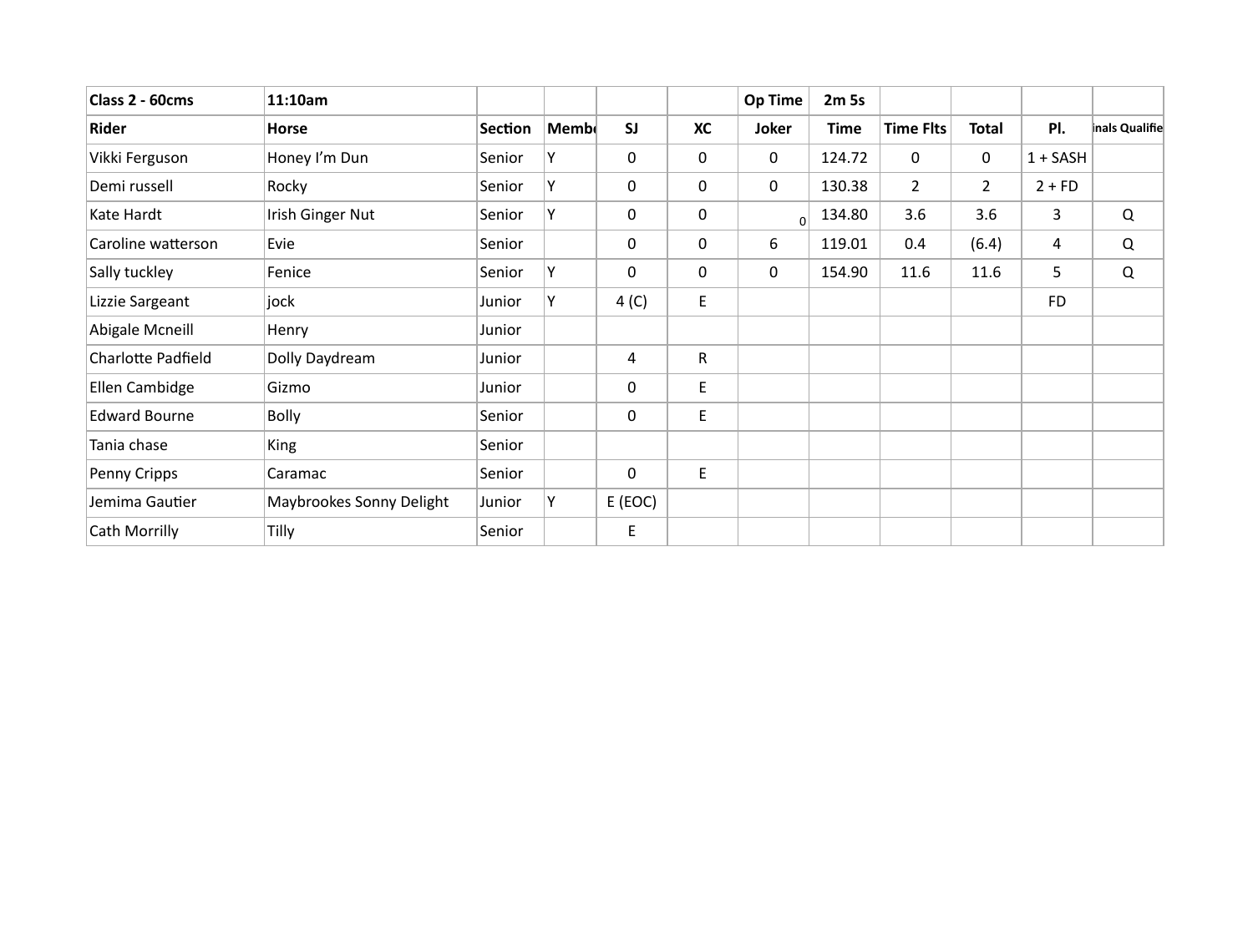| Class 3 - 70cms        | 12:20pm                        |                |             |             |                  | <b>Op Time</b> | 2m 5s       |                  |                |                |                 |
|------------------------|--------------------------------|----------------|-------------|-------------|------------------|----------------|-------------|------------------|----------------|----------------|-----------------|
| <b>Rider</b>           | <b>Horse</b>                   | <b>Section</b> | <b>Memb</b> | <b>SJ</b>   | <b>XC</b>        | <b>Joker</b>   | <b>Time</b> | <b>Time Flts</b> | <b>Total</b>   | PI.            | inals Qualified |
| Sally Brett            | Taylor                         | Senior         |             | $\mathbf 0$ | $\mathbf 0$      | $\mathbf 0$    | 124.43      | $\overline{0}$   | $\mathbf 0$    | $\mathbf{1}$   | $\Omega$        |
| Demi Russell           | Little Saredon Sandra          | Senior         | Y           | $\mathbf 0$ | $\mathbf 0$      | $\mathbf 0$    | 125.30      | $\mathbf 0$      | $\mathbf 0$    | $\overline{2}$ |                 |
| Isabel Harper davies   | Annisbrook charley             | Junior         |             | $\mathbf 0$ | $\mathbf 0$      | $\mathbf 0$    | 116.98      | (1.6)            | (1.6)          | 3              |                 |
| Thomas Hardt           | Irish Oak                      | Senior         |             | 4           | $\mathbf 0$      | $\mathbf 0$    | 123.80      | $\mathbf 0$      | $\overline{4}$ | $\overline{4}$ |                 |
| <b>Karen Davis</b>     | Sisulu                         | Senior         |             | $\mathbf 0$ | $\mathbf 0$      | $\mathbf 0$    | 141.11      | 6.4              | 6.4            | 5              | Q               |
| Lauren Gregory         | Chelsea                        | Senior         |             | 4           | $\mathbf 0$      | $\mathbf 0$    | 146.65      | 8.4              | 12.4           | 6              | Q               |
| <b>Charlotte Perry</b> | Batman                         | Senior         |             | $\mathbf 0$ | 20               | $\mathbf 0$    | 141.06      | 6.4              | 26.4           | $\overline{7}$ | Q               |
| <b>Kimberly Dudley</b> | <b>Oldington Blue Mischief</b> | Senior         |             | 4           | $\boldsymbol{0}$ | 6              | 167.06      | 16.8             | 26.8           | 8              | Q               |
| <b>Kirsty Smith</b>    | <b>Beauty</b>                  | Senior         |             | $\pmb{0}$   | 20               | $\mathbf 0$    | 146.41      | 8.4              | 28.4           | 9              | Q               |
| Isabel Harper davies   | Cratloe OG                     | Junior         |             | 4           | 20               | $\mathbf 0$    | 149.63      | 9.6              | 33.6           | 10             |                 |
| Lia Tomkins            | Bella                          | Senior         |             | $\pmb{0}$   | 40               | $\mathbf 0$    | 167.93      | 16.8             | 56.8           | 11             |                 |
| Paddy Murfitt          | <b>Auntie Nellie</b>           | Junior         | Y           | $\pmb{0}$   | E(EOC)           |                | 136.91      |                  |                |                |                 |
| Amélie Medford         | Fernville Max                  | Junior         |             | $\pmb{0}$   | $\mathsf E$      | $\mathbf 0$    |             |                  |                |                |                 |
| Helen Dolisznyj        | <b>Bold Connor</b>             | Senior         |             | $\pmb{0}$   | E(EOC)           |                |             |                  |                |                |                 |
| Sarah nedic            | Zoe                            | Senior         |             | $\pmb{0}$   | E(RF)            |                |             |                  |                |                |                 |
| Jemima Gautier         | Fieldside Royal Approval       | Junior         |             | $\pmb{0}$   | E (EOC)          |                |             |                  |                |                |                 |
| <b>Simon Marshall</b>  | King William                   | Senior         |             | 4(C)        | E                |                |             |                  |                |                |                 |
| Eva Thornton           | Ona                            | Junior         |             |             |                  |                |             |                  |                |                |                 |
| Abigale Mrneill        | Lonnie                         | Junior         |             |             |                  |                |             |                  |                |                |                 |
| Vickie cooper          | Rosie                          | Senior         | Ý           |             |                  |                |             |                  |                |                |                 |
| Sian Mann              | <b>Hatton Petal</b>            | Credit         |             | W/D         |                  |                |             |                  |                |                |                 |
| <b>Mark Flemming</b>   | Blade                          | Senior         |             |             |                  |                |             |                  |                |                |                 |